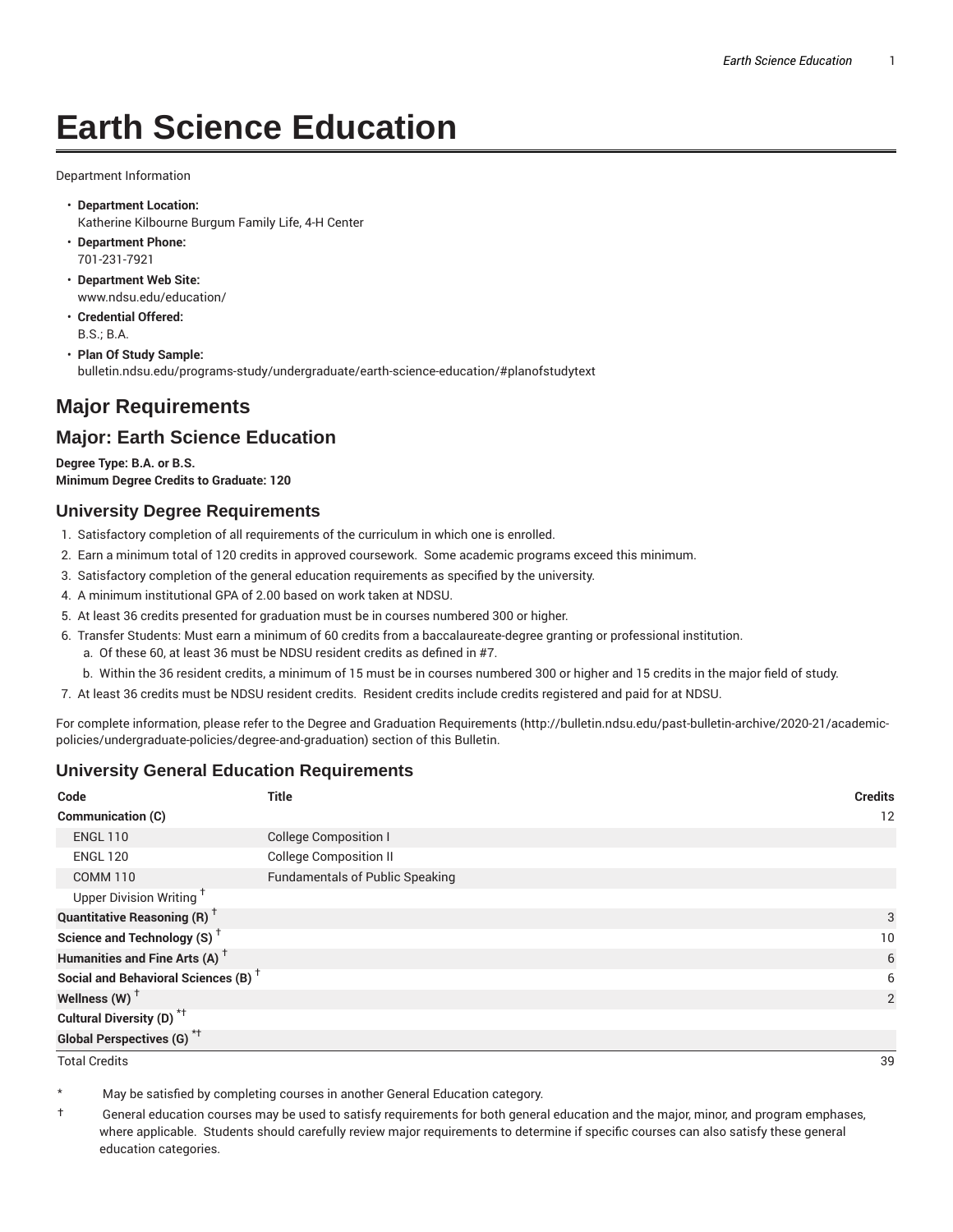• A list of university approved general education courses and administrative policies are available here (http://bulletin.ndsu.edu/past-bulletinarchive/2020-21/academic-policies/undergraduate-policies/general-education/#genedcoursestext).

#### **Major Requirements**

| Code                                       | <b>Title</b>                                                                                   | <b>Credits</b> |  |
|--------------------------------------------|------------------------------------------------------------------------------------------------|----------------|--|
| <b>Teaching Specialty Requirements</b>     |                                                                                                |                |  |
| <b>BIOL 124</b>                            | <b>Environmental Science</b>                                                                   | 4              |  |
| & BIOL 100L                                | and Non-Majors Biology Lab                                                                     |                |  |
| <b>BIOL 150</b>                            | General Biology I                                                                              | 4              |  |
| & 150L                                     | and General Biology I Laboratory                                                               |                |  |
| <b>BIOL 151</b><br>& 151L                  | General Biology II<br>and General Biology II Laboratory                                        | 4              |  |
| <b>CHEM 121</b>                            | <b>General Chemistry I</b>                                                                     | 4              |  |
| & 121L                                     | and General Chemistry I Laboratory                                                             |                |  |
| <b>CHEM 122</b><br>& 122L                  | <b>General Chemistry II</b><br>and General Chemistry II Laboratory                             | 4              |  |
| <b>ENGL 324</b>                            | Writing in the Sciences (May satisfy general education category C)                             | 3              |  |
| <b>GEOL 105</b><br>& 105L                  | <b>Physical Geology</b><br>and Physical Geology Lab (May satisfy general education category G) | 4              |  |
| <b>GEOL 106</b>                            | The Earth Through Time                                                                         | 4              |  |
| & 106L                                     | and The Earth Through Time Lab                                                                 |                |  |
| <b>GEOL 350</b>                            | Invertebrate Paleontology                                                                      | 4              |  |
| & GEOL 303                                 | and Paleontology Field Course                                                                  |                |  |
| <b>GEOG 412</b>                            | Geomorphology                                                                                  | 3              |  |
| <b>GEOL 420</b><br>& GEOL 421              | Mineralogy<br>and Mineralogy Laboratory                                                        | 4              |  |
| <b>GEOL 422</b>                            | Petrology                                                                                      | 4              |  |
| & GEOL 423                                 | and Petrography                                                                                |                |  |
|                                            | $3 - 4$<br>Pick one of the following math courses:                                             |                |  |
| <b>MATH 105</b>                            | Trigonometry                                                                                   |                |  |
| <b>MATH 165</b>                            | Calculus I                                                                                     |                |  |
| <b>PHYS 110</b>                            | Introductory Astronomy                                                                         | 3              |  |
| <b>PHYS 120</b>                            | <b>Fundamentals of Physics</b>                                                                 | $\overline{4}$ |  |
| & 120L                                     | and Fundamentals of Physics Laboratory                                                         |                |  |
| <b>SOIL 217</b>                            | Introduction to Meteorology & Climatology                                                      | 3              |  |
| <b>STAT 330</b>                            | Introductory Statistics (May satisfy general education category R)                             | 3              |  |
| <b>Professional Education Requirements</b> |                                                                                                |                |  |
| <b>EDUC 321</b>                            | Introduction to Teaching                                                                       | 3              |  |
| <b>EDUC 322</b>                            | <b>Educational Psychology</b>                                                                  | 3              |  |
| <b>EDUC 451</b>                            | Instructional Planning, Methods and Assessment                                                 | 3              |  |
| <b>EDUC 481</b>                            | Classroom Practice Methods of Teaching I: (Science)                                            | 3              |  |
| <b>EDUC 482</b>                            | Classroom Practice/Methods of Teaching II: (Science)                                           | 3              |  |
| <b>EDUC 485</b>                            | <b>Student Teaching Seminar</b>                                                                | L              |  |
| <b>EDUC 486</b>                            | Classroom Management for Diverse Learners                                                      | 3              |  |
| <b>EDUC 487</b>                            | <b>Student Teaching</b>                                                                        | 9              |  |
| <b>EDUC 488</b>                            | <b>Applied Student Teaching</b>                                                                | 3              |  |
| <b>EDUC 489</b>                            | Teaching Students of Diverse Backgrounds                                                       | 3              |  |
| <b>Total Credits</b>                       |                                                                                                | 96-97          |  |

#### **Degree Requirements and Notes**

• See School of Education (https://www.ndsu.edu/education) for admission requirements.

• Courses taken P/F may not be used to satisfy any requirements.

• A grade of 'C' or better is required in all professional education courses.

• To be placed in student teaching, a 2.75 cumulative GPA and a 2.75 GPA in professional education coursework is required.